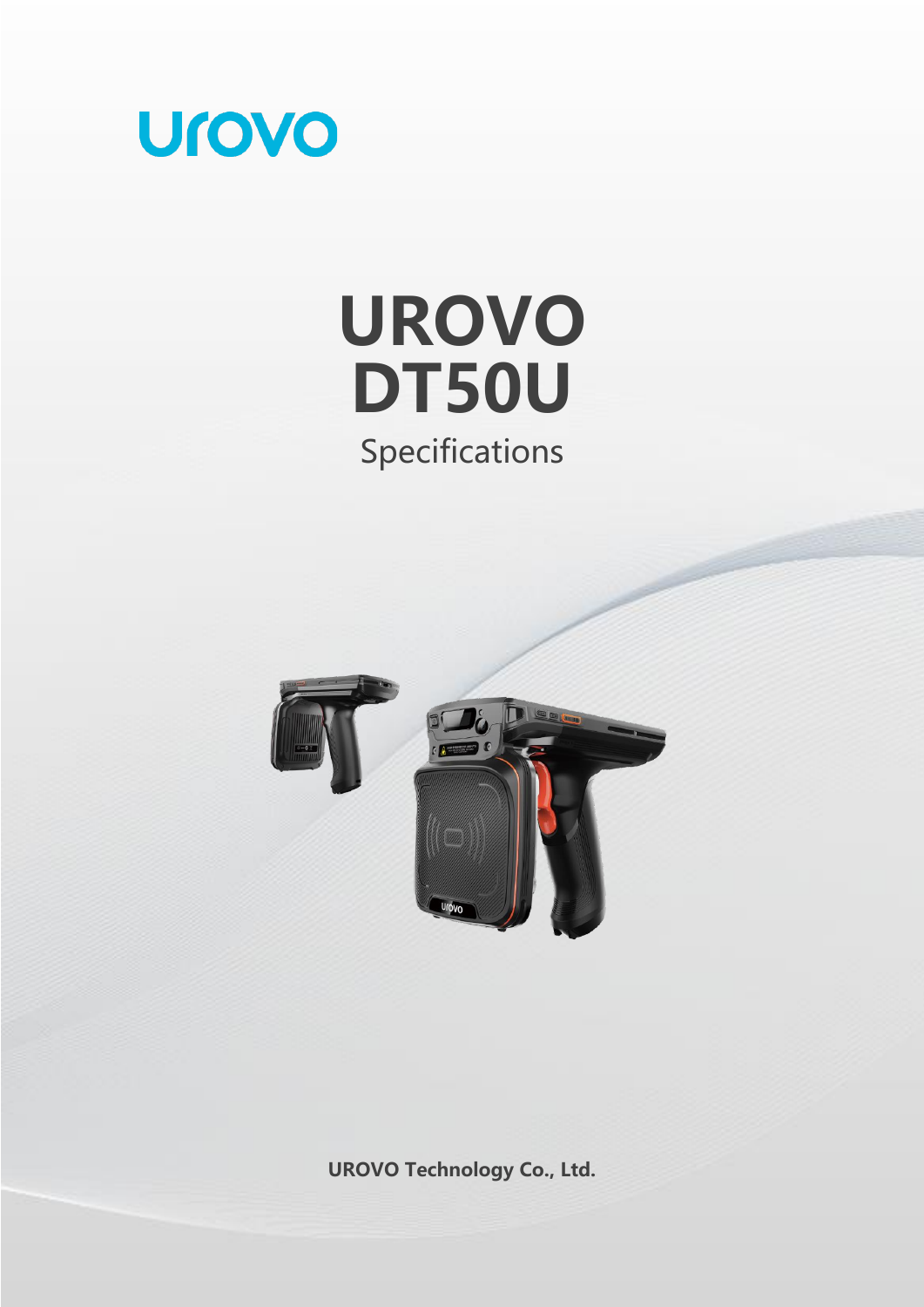

|                               | Model                 | UROVO DT50U                                                                                       |
|-------------------------------|-----------------------|---------------------------------------------------------------------------------------------------|
|                               | O.S.                  | Android 9.0                                                                                       |
| Performance                   |                       | Octa-core 1.8GHz                                                                                  |
|                               | Processor             | Octa-core 2.2GHz (optional)                                                                       |
|                               | Memory                | RAM: 4GB ROM: 64GB                                                                                |
|                               | Extended<br>memory    | Micro-SD card, Up to 256 GB                                                                       |
|                               | Dimensions            | 143.3mmx169mm×90.5mm                                                                              |
|                               | Weight                | 678g                                                                                              |
|                               | Display               | 5.7 inch display, 720*1440, 1080*2160 (optional)                                                  |
|                               | <b>Touch Screen</b>   | Ultra sensitive capacitive touch panel, support multi-touch,<br>works with gloves and wet fingers |
|                               | Main battery          | Capacity: 3.85V 9000mAh                                                                           |
|                               | Charging time         | Less than 7 hours                                                                                 |
|                               | <b>Buttons</b>        | PWR button, Vol+/- button, scan button*2, custom button                                           |
| <b>Basic</b>                  | Camera                | Front 5MP, Top 13MP with flash                                                                    |
| specifications                | Sensors               | Light + Accelerator+ Proximity + Geomagnetic + Gyro                                               |
|                               |                       | Professional scan engine                                                                          |
|                               | Scanning              | Support international standard 1D/2D barcode;                                                     |
|                               |                       | Support barcode displayed on screen and colored barcode;                                          |
|                               | Slots                 | Micro SD/TFx1, Nano- SIMx2                                                                        |
|                               |                       | Dual-Microphone (noise cancellation), Speaker (1.5W),                                             |
|                               | Audio                 | Receiver                                                                                          |
|                               | Interfaces            | USB Type-C、Pogo-pin                                                                               |
|                               | Positioning           | GPS、A-GPS、BeiDou、GLONASS、Galileo                                                                  |
|                               | <b>WWAN</b>           | 4G/3G/2G                                                                                          |
| <b>Network</b><br>Connections | Bluetooth             | BT5.0 + BR/EDR + BLE                                                                              |
|                               |                       | 2.4G/5G, IEEE 802.11a/b/g/n/ac/d/e/h/i/k/r/v/w                                                    |
|                               | Wi-Fi                 | Roaming: 802.11r /OKC/ PMKID caching                                                              |
| Environment                   | Operating<br>Temp.    | -20°C to 60°C                                                                                     |
|                               | Storage Temp.         | -40°C to 70°C                                                                                     |
|                               | Humidity              | 5%RH ~ 95%RH (No condensation)                                                                    |
|                               | Drop<br>Specification | Multiple 1.2 m drops to concrete at room temperature                                              |
|                               | Tumbling              | 400 1.0m tumbles                                                                                  |
|                               | Sealing               | <b>IP67</b>                                                                                       |
|                               | <b>ESD</b>            | +/-15kv Air; +/-8kv contact                                                                       |

# **Data Capture Specifications**

**1) Camera**

**Top Camera**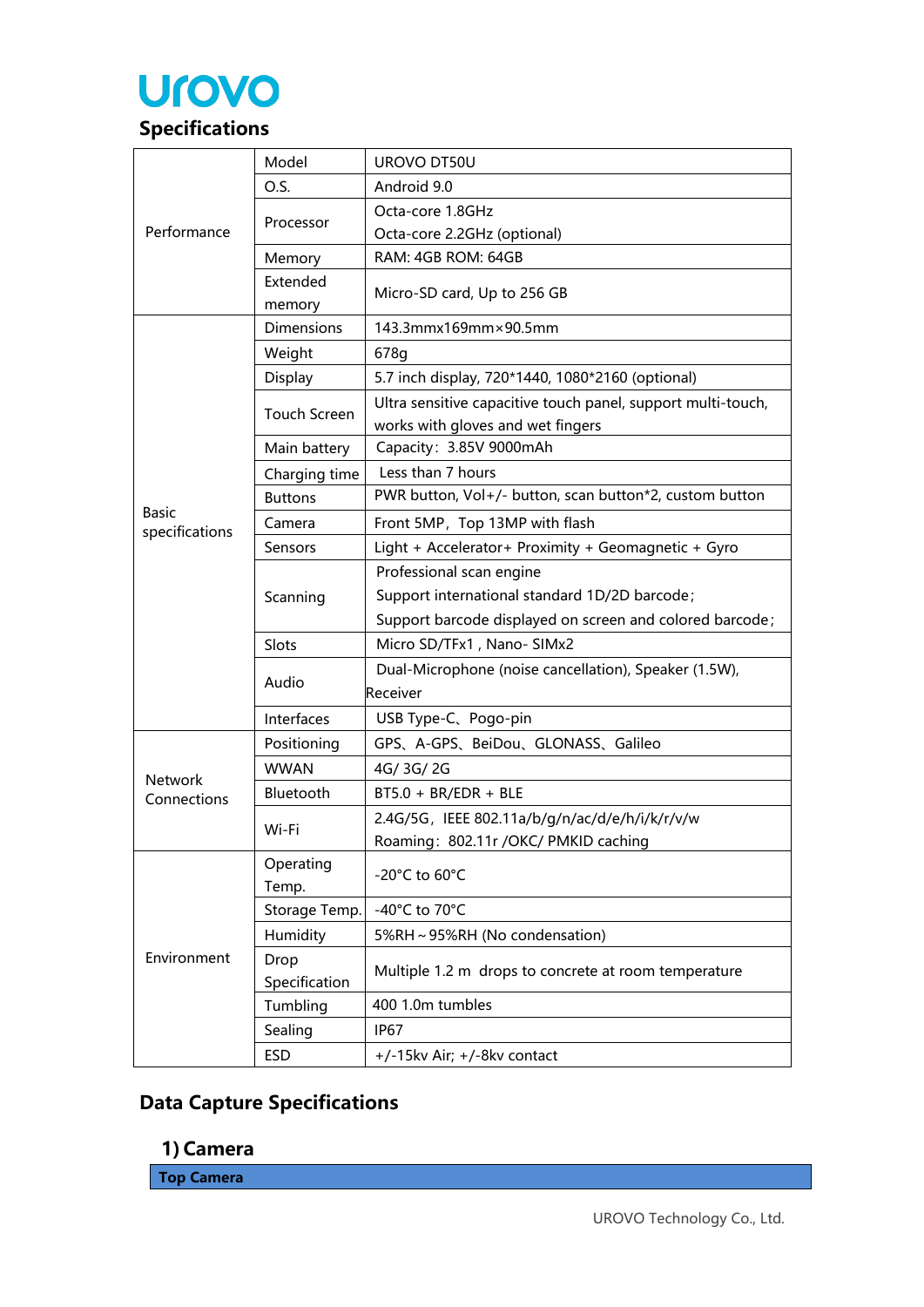

| functions           | Flash light, Auto-focus, Video |
|---------------------|--------------------------------|
| Pixels              | 13MP                           |
| <b>Front Camera</b> |                                |
| Pixels              | 5MP, Fixed-focus,              |

## **2) Scan Engine**

|                   | <b>2D Imager Engine Specifications</b>                                                                                                                                                                                                                                                                                                                                                                                                                                                                                                                                                                                             |
|-------------------|------------------------------------------------------------------------------------------------------------------------------------------------------------------------------------------------------------------------------------------------------------------------------------------------------------------------------------------------------------------------------------------------------------------------------------------------------------------------------------------------------------------------------------------------------------------------------------------------------------------------------------|
| Scan Angels Tilt  | 360°                                                                                                                                                                                                                                                                                                                                                                                                                                                                                                                                                                                                                               |
| Scan Angels Pitch | $±60^{\circ}$                                                                                                                                                                                                                                                                                                                                                                                                                                                                                                                                                                                                                      |
| Scan Angels Skew  | $\pm 60^{\circ}$                                                                                                                                                                                                                                                                                                                                                                                                                                                                                                                                                                                                                   |
| Barcodes support  | Linear: Codabar, Code 11, Code 128, Code 2 of 5, Code 39, Code 93<br>and 93i, EAN/JAN-13, EAN/JAN 8, IATA Code 2 of 5, Interleaved 2 of<br>5, Matrix 2 of 5, MSI, GS1 Databar, UPC-A, UPC E, UPC-A/EAN-13<br>with Extended Coupon Code, Coupon GS1 Code 32(PARAF),<br><b>EAN-UCC Emulation, GS1 Data Bar</b><br>2D Stacked: Codablock A, Codablock F, PDF417, MicroPDF417<br>2D Matrix: Aztec Code, Data Matrix, MaxiCode, QR Code, Chinese<br>Sensible (Han Xin), Grid Matrix, Dot Code<br>Postal: Australian Post, British Post, Canadian Post, China Post,<br>Japanese Post, Korea Post, Netherlands Post, Planet Code, Postnet |

# **3) RFID(UHF)**

| <b>RFID</b>            | <b>UHF</b>                                                           |
|------------------------|----------------------------------------------------------------------|
| <b>Frequency Range</b> | 865-868MHz,902-928MHz                                                |
|                        | Standards supported EPC Global Class1 Gen2/ISO 18000-6C, IS018000-6B |
| RFID antenna gain      | 5dBi                                                                 |
| Nominal read range     | up to 15 m (depends on RFID tags, adjustable)                        |

#### **Network Connections**

## **1) Positioning**

| Positioning     | Specification                    |
|-----------------|----------------------------------|
| Mode            | GPS、A-GPS、BEIDOU、GLONASS、Galileo |
| Cold start time | Less than 40s                    |
| Max channel     | 31 channel                       |
| sensitivity     | -130dB(SNR value 40dBHz)         |
| Precision       | 5-10 Meters (open space)         |

#### **2) Wireless LAN**

| <b>WLAN</b>             | Specification                                                  |
|-------------------------|----------------------------------------------------------------|
| Protocol                | IEEE 802.11a/b/g/n/ac/d/e/h/i/k/r/v/w (2.4G/5G dual band WIFI) |
| Freguency               | 2.4G, 5G                                                       |
| <b>Working Channels</b> | CH1~CH13, CH34-CH140, CH149~CH165, depends on country (region) |